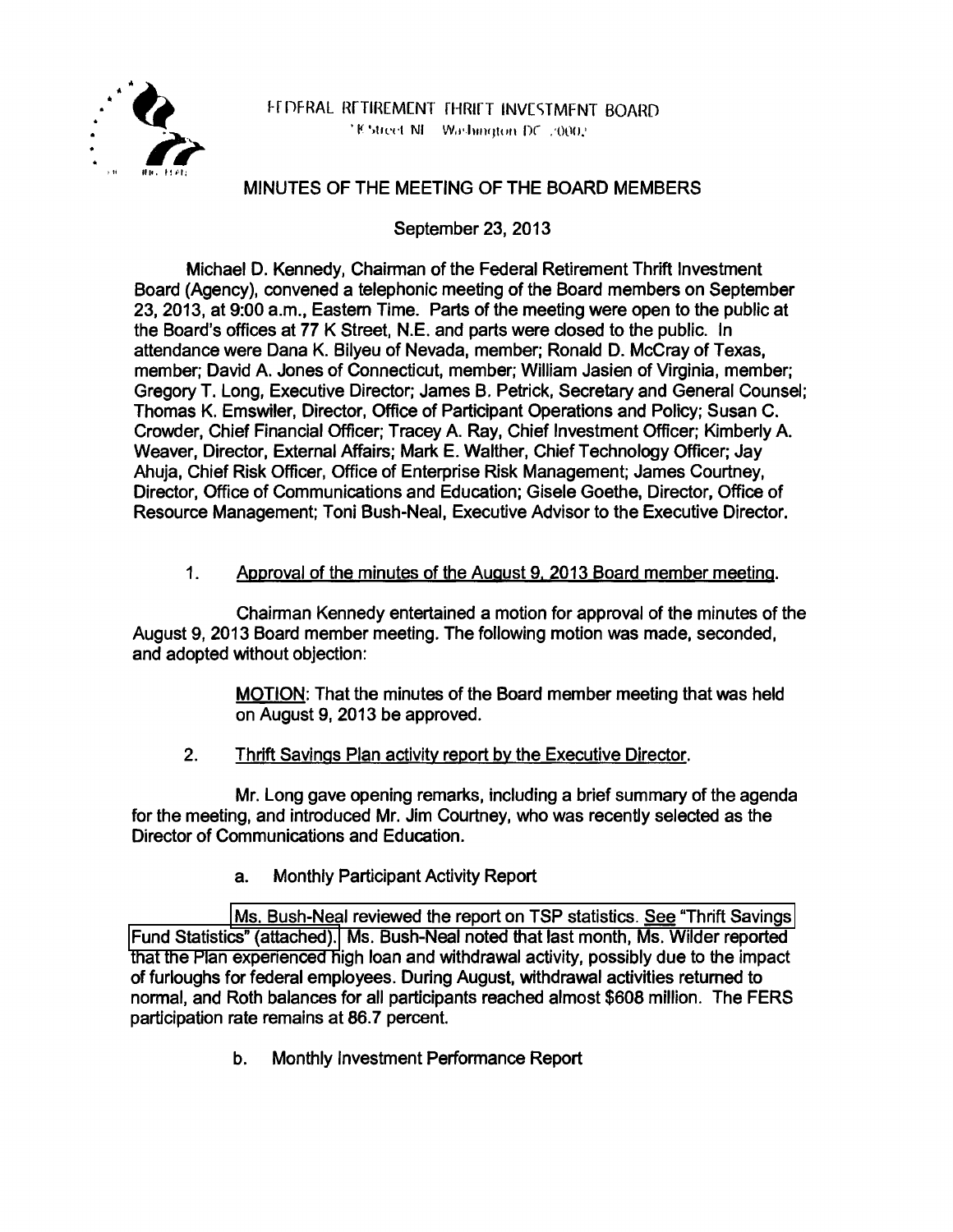[Ms. Ray reviewed the fund performance memorandum, entitled "August](http://www.frtib.gov/pdf/minutes/MM-2013Sep-Att2.pdf)  [2013 Performance Review-G, F, C, S, I, and L Funds" \(attached\).](http://www.frtib.gov/pdf/minutes/MM-2013Sep-Att2.pdf) Ms. Ray noted that all the funds closely tracked their indexes for the year-to-date, and that transaction costs remain low for the year-to-date. In August, all the funds except for the G Fund experienced a decline in value, but early September saw gains. For the first three weeks of September, the C Fund is up 4.8 percent, the S Fund is up 5.8 percent, and the I Fund is up 8 percent.

# c. Legislative Report

Ms. Weaver reported that the Office of General Counsel recently issued two regulations. One took effect immediately in light of the Supreme Court's decision on the Defense of Marriage Act. Because part of the Defense of Marriage Act was recently held to be unconstitutional, the FRTIB changed its regulations to clarify that a same-sex marriage is valid under FRTIB regulations if it occurred in a state where same-sex marriage is recognized, regardless of where the participant or beneficiary resides. The second regulation proposed a rule that if finalized, would state that a TSP-3, Designation of Beneficiary Form, is only valid if received by the FRTIB within 365 days of the signature date. This change would prevent acceptance of old forms that are sent in by employing agencies, which can frequently conflict with a participant's current desire for the disposition of their account.

Ms. Weaver also reported that according to Secretary of the Treasury Lew, the debt ceiling must be raised by mid-October. Since May 31, the Treasury has been using extraordinary measures and not been investing all of the G Fund, but is required to make the Fund whole once the debt ceiling is dealt with.

## 3. Quarterly Metrics.

[Ms. Bush-Neal delivered the Strategic Operational Metrics presentation](http://www.frtib.gov/pdf/minutes/MM-2013Sep-Att3.pdf)  (attached). One of FRTIB's strategic initiatives is to help people retire with dignity, and increasing the participation of uniformed service members is an important part of that initiative. The participation rate of uniformed service members has remained steady, but has not increased. Mr. Jasien asked what strategies where in place to achieve an increased participation rate, and Mr. Long explained some of the difficulties and some of the strategies the FRTIB had implemented, including having someone at the Pentagon one day a week for several months to answer questions related to the TSP. Ms. Bush-Neal also updated the Board on the status of several other key initiatives, highlighted in the report.

## 4. ERM Report.

Mr. Long introduced Jay Ahuja, the Chief Risk Officer and Director of the Office of Enterprise Risk Management. [Mr. Ahuja gave a presentation \(attached\)](http://www.frtib.gov/pdf/minutes/MM-2013Sep-Att4.pdf) on his Office's mission, key drivers of success, integrated approach to managing risk, team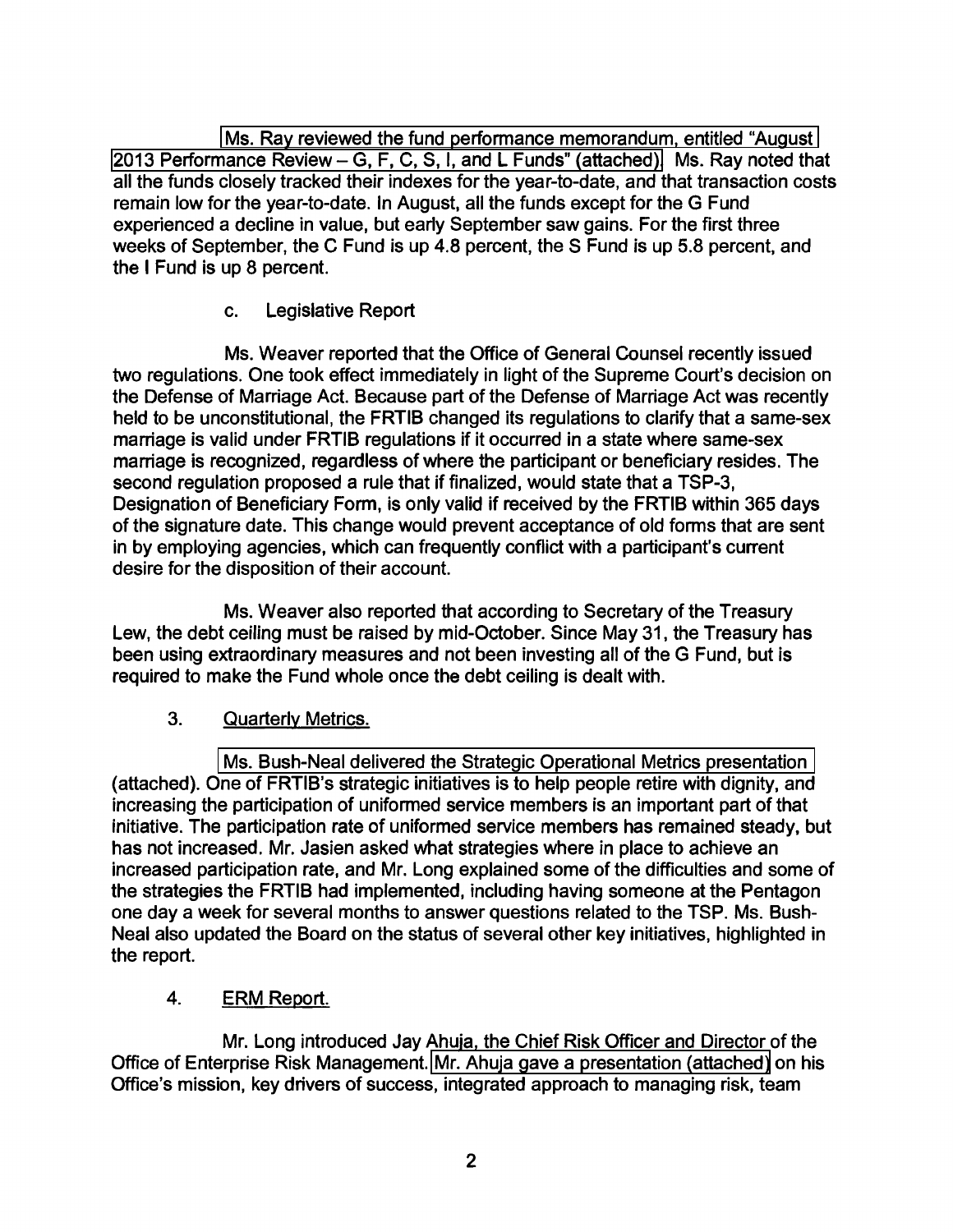structure, and recent accomplishments. ERM's mission is to enhance enterprise governance by embedding risk management into key Agency operations and strategic decision making.

#### 5. Budget Review and Approval.

[Mr. Long presented the Agency's proposed administrative budget for FY](http://www.frtib.gov/pdf/minutes/MM-2013Sep-Att5.pdf)  [2014, and an estimate for FY 2015 \(memorandum attached\).](http://www.frtib.gov/pdf/minutes/MM-2013Sep-Att6.pdf) Mr. Long explained that the second page of the memorandum include two estimates- a historical growth estimate based on the data over the last 10 years, and a conservative growth estimate based on market growth of zero, normal cash flow, and flat participation rates. Mr. Long explained that the FRTIB has continued the planning and budgeting processes initiated last year which segregated steady state work from new initiatives. For FY 2014, the memorandum also distinguishes between new initiatives that are currently in process and ones that are newly proposed, and estimates a total of \$4.9 million for all new initiatives.

Mr. Long reviewed the new initiatives that are in progress after FY 2013 approval, including a substantial increase of personnel to support on-going operations, because previous budgets had left the FRTIB significantly understaffed. FY 2013 also saw the start of the implementation of Enterprise Information Security Risk Management and the development of an Enterprise Risk Management strategy.

Mr. Long explained that the steady state budget is increasing to \$193 million, and that the primary driver of that budget is IT resources related to recordkeeping costs. Mr. Long presented a steady state budget breakdown for each office within the FRTIB, and explained the FY 2014 new initiatives, which includes enhancing decision intelligence for the Agency.

Chairman Kennedy entertained a motion for approval of the fiscal year 2014 budget. The following motion was made, seconded, and adopted without objection.

> MOTION: That the Agency's Fiscal Year 2014 Budget be approved in the amount of 201 million dollars.

6. 2014 Board Meeting Calendar.

The Board members discussed a proposed calendar for 2014. Mr. Jones noted that the meetings for 2014 would be 8:30 a.m., a move from 9:00 a.m. The Board Members discussed various dates and potential conflicts.

Whereupon, there being no further business, the following motion was made, seconded, and adopted without objection and Chairman Kennedy adjourned the meeting at 11:48 a.m.